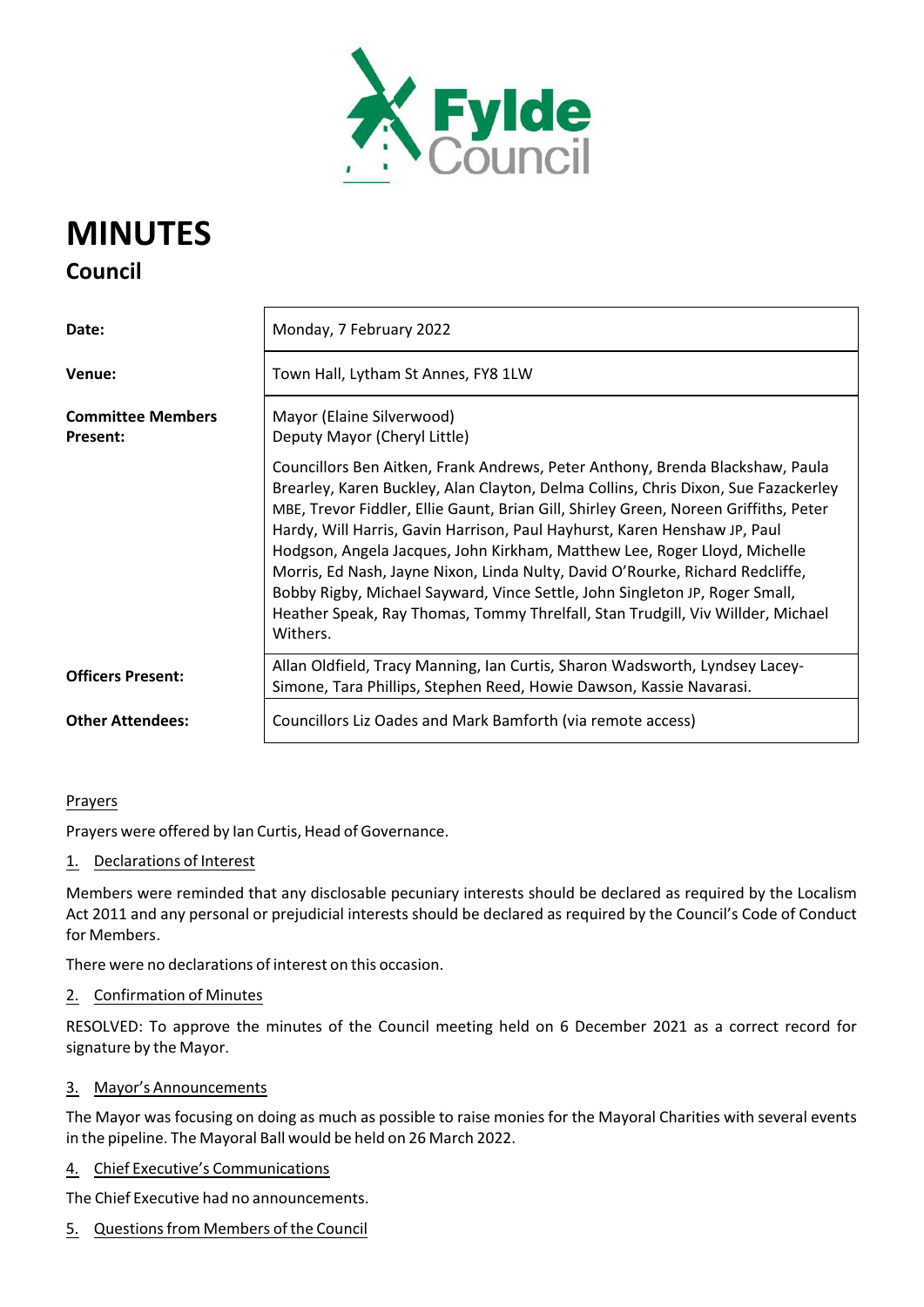Minutes – Council – 7 February 2022

The following question had been received from Councillor Gill:

"Fylde Borough Council are about to embark on spending in excess of £2m on new sea defences at St Annes. These have been designed to enhance the social amenity of the beach which includes better access and a stepped *arrangement to allow residents and visitorsto sit and enjoy the view.*

Unfortunately, at the rate of progress of the spartina grass encroaching the beach it will be only a matter of time before we all enjoy the grassy and mud flats of St Annes. The council failed to act to save Lytham's sandy beaches, which disappeared due to the silt and grass. Attempts have been made to reintroduce sand to Granny's Bay, all to no *avail.*

Can the Leader please explain what steps are being taken to eradicate this threat to the future prosperity of St *Annes."*

Councillor Karen Buckley responded advising the St Annes beach was an asset to the borough that was being significantly invested in. As such the officers are vigilant against the threat of the spartina grass, which would be routinely managed, consistent with the statutory protections that applied to the Ribble estuary. Spartina grass thrives in salt marches, especially those seen in estuaries, as evidenced along the Lytham coastline to Grannys Bay. By contrast St Annes beach was not the ideal habitat forspartina grass. The development of the Beach Management Plan would identify any risks against the beach and the mitigating measures against them. Councillor Buckley thanked the officers on the Coastal team fortheir continued management of the coastline.

In asking a supplementary question Councillor Gill asked when action would be taken. Councillor Buckley reiterated that the Coastal Strategy had been updated in 2021 and the Beach Management Plan would be coming forward detailing any risks and the actions required.

#### 6. Questions from Members of the Public

A question had been received from Mr Wright:

"I was here two years ago with pretty much the same concerns and questions for the Full Council. Assurances were *given then, and since, that the issues were being addressed and would be resolved. They haven't.*

This development of 171 dwellings has been under construction since April 2019, the site is now half built and occupied and yet it still has no approved surface water drainage scheme. The developer is persistently in breach but *FBC have refused to take any form of enforcement action.*

This, at a time of increasing concerns about flood events and flood risk especially in areas of high-intensity *development such as Warton and the concerns highlighted in Fylde's recent Flood Risk and Surface Water Management review about the lack of compliance to agreed planning conditions. 'Report recommendation 18: Fylde* Council Development Management team with the assistance of the LLFA, EA, Highway Authority and UU to ensure *development complies with any planning conditions agreed and current guidance.*

What does it take to get councillors and officers at Fylde to honour their commitments and promises to residents and how often are FBC knowingly allowing other major housing developments in Fylde to be completed in breach of *critical planning conditions (note: not one enforcement notice relating to major development has been issued by Fylde in the past 6 years)?*

Councillor Trevor Fiddler assured Mr Wright that a site visit would take place before the end of February 2022 and that he was working with the EA drainage team and planners to resolve the issue. Councillor Fiddler highlighted that, in line with statutory guidance, enforcement action wasseen as a last resort after exhausting all oversolutions beforehand.

Councillor Fiddler outlined that he shared Mr Wrights frustration with the drainage situation at the development site and gave an undertaking that Mr Wright would be kept appraised of progress.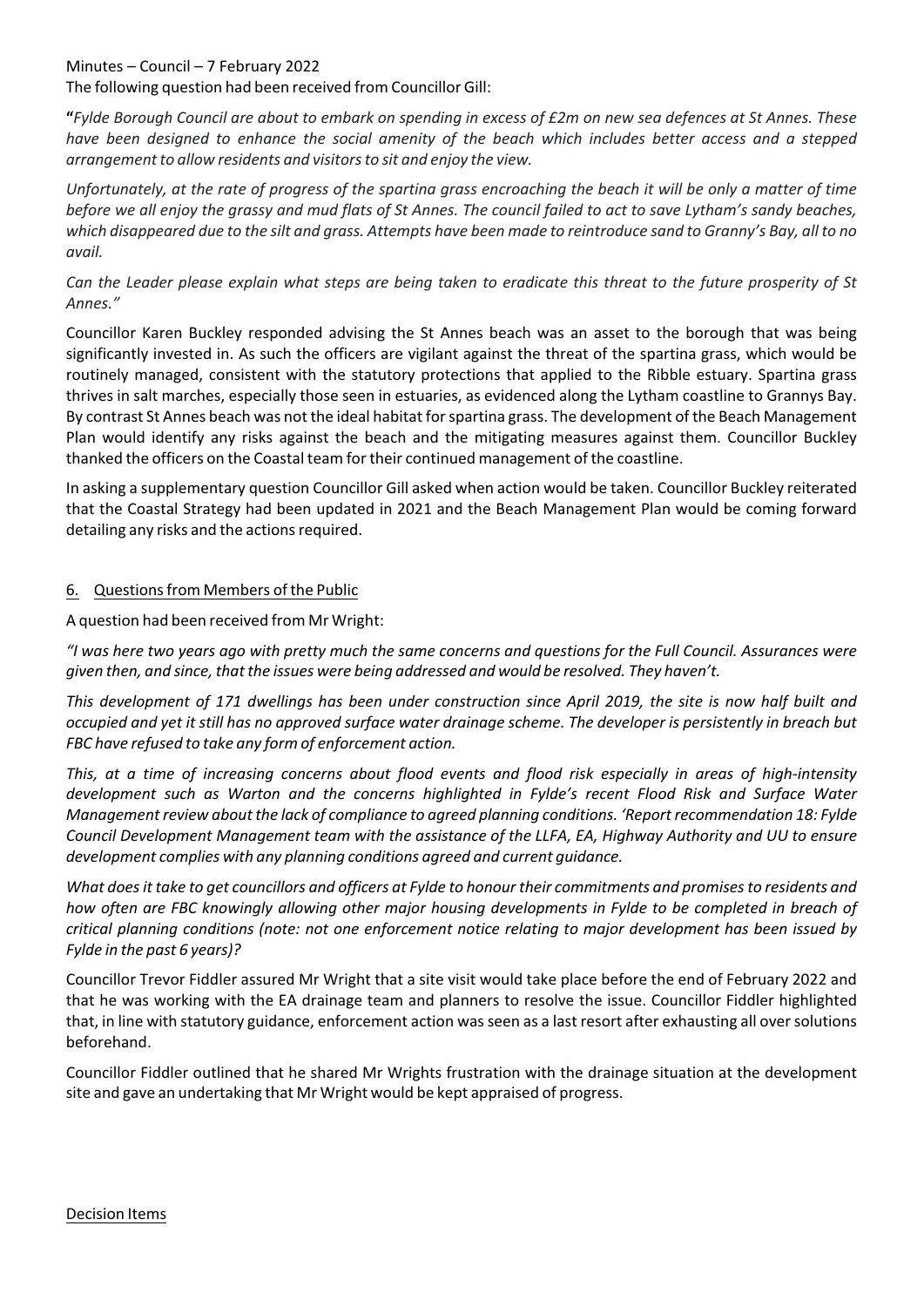Councillor Buckley provide Full Council with an update on work undertaken towards development of strengthened joint working, a long-term strategic plan and a County Deal for the Lancashire area. Councillor Buckley highlighted the four key themes which would require devolution from Government together with the strategic objectives for each. The proposal was seen as a way of strengthening relationships and a mechanism for leveling up the area as well as forming the basis for negotiations with Government going forward.

Councillor Roger Small seconded the proposal highlighting that this model was different from others that had been discussed in the past and was in the best interests for Fylde. He thanked Councillor Buckley for representing Fylde Council to date and appreciated the input and feedback received from Councillors Oades and Lee on the proposal.

Following a brief discussion around the themes highlighted in the report it was RESOLVED to:

- 1. Support the outline "Our New Deal for a Greater Lancashire" at Appendix 1 of the report as the initial draft basis for further discussion and development of a possible County Deal for the Lancashire area.
- 2. Agree the principles of governance as set out in Appendix 2 of the report for any future deal.
- 3. Agree that the Leader of the Council continues to work with Lancashire Leaders in line with the principles agreed in recommendations 1 & 2 above and note that any formal proposals would require approval by Full Council at the appropriate time.

## 8. Financial Forecast Update 2021/22 to 2025/26 (Position as at January 2022)

Councillor Karen Buckley, Leader of the Council, provided the latest update to the financial forecast. She advised that since the update was last presented to Council in December the local government finance settlement had been announced, the impact of which had been reflected in the update.

The 2022/23 local government finance settlement was for a single year again with no papers published relating to the Fair Funding Review orthe Business Rates Reset.

The review of the New Homes Bonus Scheme wasstill ongoing and that the 2022/23 grant allocation wasfor a single year, which had permitted Fylde to confirm the allocation to Town & Parish Councils for the coming year amounting to £61k.

Councillor Vince Settle seconded the proposal.

It was RESOLVED:

- 1. To approve the updated financial forecast; and
- 2. To note that following the confirmation of the amount of New Homes Bonus grant to be received for 2022/23, allocations of a proportion of this grant to town and parish councils had been calculated in the total sum of £61,807 in accordance with the decision of the Finance and Democracy Committee on this matter at the meeting of 22nd November 2021.

## 9. The Annual Pay Policy Statement

Councillor Ellie Gaunt provided details of the Pay Policy Statement for Fylde Council that was a requirement for all local authorities to have since 1st April 2012 as part of the Localism Act. The objective of the Statement was to ensure and confirm openness, transparency, and fairnessin the pay policy arrangements at Fylde.

Councillor Ed Nash seconded the proposal and it was RESOLVED to approve the Pay Policy Statement 2022, as set out in the appendix 1 to the report, with the required statement on Gender Pay Gap information.